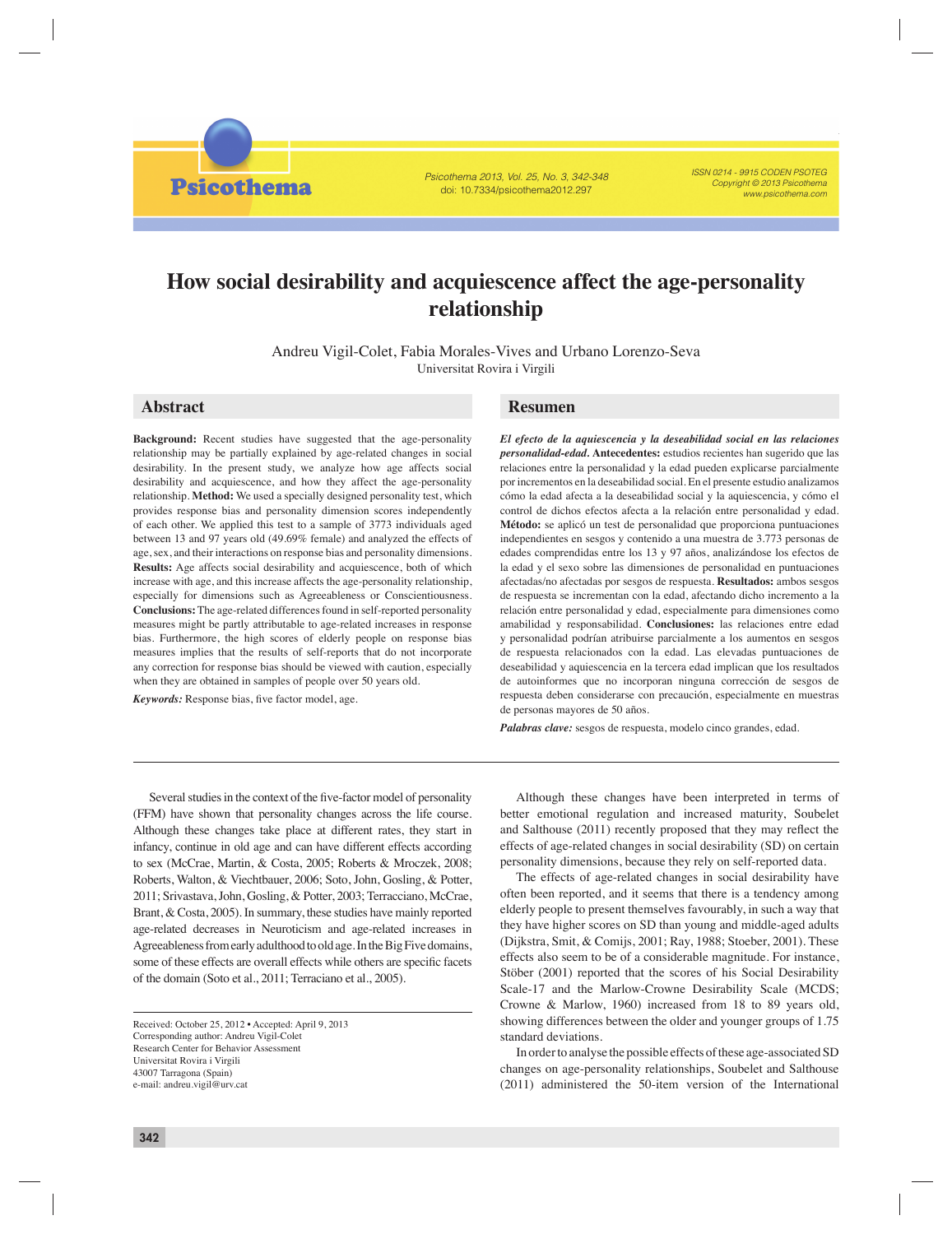Personality Item Pool questionnaire (Goldberg, 1999) and the MCDS to a sample of 1195 adults ranging from 18 to 93 years old. They found that age was negatively related to Neuroticism and positively related to Consciousness and Agreeableness, but these relationships were reduced when SD was controlled and, in the case of Agreeableness, the relationship even disappeared. As a consequence, they concluded that some of these age-related differences in personality and other variables (they also found effects on affect measures) might be attributable to the age-related increases in SD. Soubelet and Salthouse (2011) pointed out that one of the limitations of this study was that it was based on the results obtained using one specific SD scale – the MCSD – and, as a consequence, their results may reflect the effect on the MCSD of the age-related increases in maturity.

Furthermore, there are two main problems of controlling SD by simultaneously administrating an SD scale with the content measure of interest, and then using the SD scale to partial out the SD effects. Firstly, this procedure may remove meaningful variance from the relevant trait and reduce validity coefficients (Li & Bagger, 2006; Ones, Vieswesvaran, & Reiss, 1996). And secondly, it is assumed that all items are parallel measures of the trait of interest, which is almost never a true assumption (Leite & Cooper, 2010).

A different approach which may override the limitations of this method was proposed by Ferrando, Lorenzo-Seva, and Chico (2009). It was based on a procedure that can be used to simultaneously control response bias caused by SD and Acquiescence (AC), and which provides bias-free scores on the content variables of interest. That is to say, we can analyse the relationships between variables without having to partial because they are bias-free scores. To this end, the method first identifies a factor related to SD by using some items that are taken as markers of SD. The inter-marker correlation matrix is then analysed using factor analysis and the corresponding loading values are used to compute the loading values of the content items on the SD factor. The variance explained by the SD factor is then removed, obtaining an inter-item residual correlation matrix without SD effects.

The residual inter-item correlation matrix is now analyzed and the variance due to acquiescent responding is removed from the content items using the procedure developed by Lorenzo-Seva and Ferrando (2009). Once the factor related to AC is available, the variance explained by this factor is removed to obtain a residual inter-item correlation matrix that is free of SD and AC. Finally, a classical exploratory factor analysis is performed on this residual matrix to determine item loadings on content factors.

As a consequence, the application of this procedure at the item calibration level provides three loading estimates for each item: a loading on the content factor that the test intends to measure, and two loadings on two factors identified as SD and AC. This allows individuals' scores to be obtained free of response bias effects. It should be noted that these SD and AC factors are orthogonal to each other and to the content factors. The consequence of this orthogonality is that, instead of the problem described above when partialling methods are used, the removal of SD and AC bias does not affect the content factors' valid variance. This method has shown that it is effective at developing new bias-free measures or computing new SD-free scores on previously existing tests (Morales-Vives, Camps, & Lorenzo-Seva, 2013; Vigil-Colet, Ruiz-Pamies, Anguiano-Carrasco, & Lorenzo-Seva, 2012). It has also recently been used by Vigil-Colet, Morales-Vives, Camps,

Tous, and Lorenzo-Seva (2013) to develop a personality test based on the FFM, which provides SD-and AC-free scores for the five FFM domains and for SD and AC.

As far as AC is concerned, it should be noted that SD is not the only response bias that shows age-related changes. Although there is less research on the effects of age on AC, it seems that adolescents and elderly people show higher levels of AC than young and middle-aged adults, and adolescents also show greater variability in AC (Meisenberg & Williams, 2008; Soto, John, Gosling, & Potter, 2008).

Taking all this into account the present study has two main purposes. First we shall analyse the effects of age on SD and AC, to determine if this response bias increases with age. Secondly, we will try to replicate the findings described by Salthouse and Soubelet (2011), who propose that the personality-age relationship found in some dimensions of personality may be partially explained by the effects of age-related changes on response bias. To do this we will use the method described above to study the effects of ageing on personality dimension scores with and without response bias correction.

Furthermore, taking into account that studies such as the one by Soto et al. (2011) have proposed that men and women may show different patterns of age-related personality changes, we will also attempt to determine whether the effects of response bias on the age-personality relationships are equivalent for men and women.

## Method

#### *Participants*

The sample consisted of 3,773 adults, 49.69% female, ranging from 13 to 95 years of age ( $M = 32.28$ ,  $SD = 15.32$ ). A total of 39.5% of the sample were high school and university students, 35.3% were in work and 25.2% were unemployed/retired. The distribution of ages, sex and academic level is summarized in Table 1.

#### *Instruments*

The participants completed the Overall Personality Assessment Scales (OPERAS; Vigil-Colet et al. 2013). This test used the method developed by Ferrando et al. (2009) and gives SD- and AC-free scores with good reliability and temporal stability for the factors Extraversion (EX), Emotional Stability (ES), Conscientiousness

| Table 1<br>Number of participants tabulated for age, sex and academic level |            |     |                       |               |               |  |  |  |
|-----------------------------------------------------------------------------|------------|-----|-----------------------|---------------|---------------|--|--|--|
|                                                                             | <b>Sex</b> |     | <b>Academic level</b> |               |               |  |  |  |
| Age group                                                                   | Women      | Men | <b>Elementary</b>     | <b>Medium</b> | <b>Higher</b> |  |  |  |
| $13 - 18$                                                                   | 461        | 303 | 3                     | 669           | 88            |  |  |  |
| 19-29                                                                       | 725        | 484 | 127                   | 415           | 667           |  |  |  |
| $30-40$                                                                     | 238        | 501 | 142                   | 302           | 295           |  |  |  |
| $41 - 51$                                                                   | 240        | 376 | 186                   | 259           | 171           |  |  |  |
| $52-62$                                                                     | 114        | 107 | 89                    | 71            | 61            |  |  |  |
| 63-73                                                                       | 65         | 55  | 53                    | 40            | 27            |  |  |  |
| 74-97                                                                       | 64         | 40  | 49                    | 39            | 16            |  |  |  |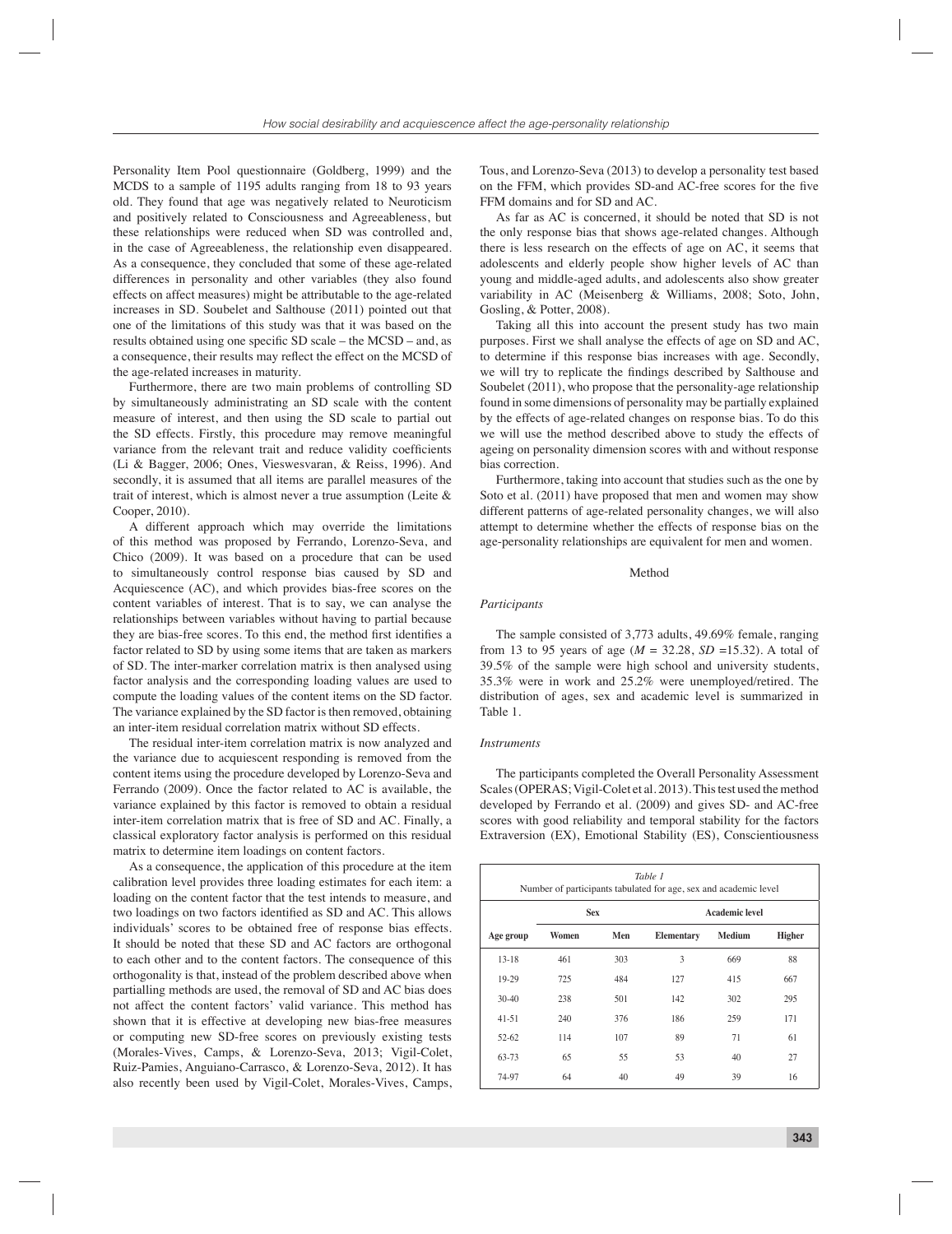(CO), Agreeableness (AG) and Openness to experience (OE) plus SD and AC scores for each individual. It also has good convergent validity with such other widely used personality measures. In the sample used for the present research the factor reliabilities for the five factors when response biases were removed were:  $\theta = .88$ ,  $\theta_{\rm rx}$ =.85,  $\theta_{\rm rx}$ =.77,  $\theta_{\rm rx}$ =.71 and  $\theta_{\rm rx}$ =.80. When response biases were not removed, they were  $\theta_{vr} = .84$ ,  $\theta_{vr} = .91$ ,  $\theta_{vr} = .77$ ,  $\theta_{vr} = .76$  and θ*xx*=.78.

The participants who were more than 60 years old were also tested with the *Mini-Mental State Examination* (MMSE; Folstein, Folstein & McHugh, 1975). We only administered the personality tests to individuals with scores higher than 23 in the Spanish version of the MMSE (Lobo et al., 1999).

## *Procedure*

Various strategies were used to collect the sample: the test was administered to (a) groups of adolescents in their classroom or during university open-day activities; (b) students at university in their classrooms; (c) workers of different companies; (d) participants during academic university activities for graduates/ adults; and (e) elderly people in their nursing homes and speciallydesigned university courses.

#### *Data analysis*

In order to analyse the effects of age and sex, and their interactions on SD, AC and content scores, we performed multivariate analyses of variance (MANOVA) on the response bias and content factors using age (seven levels) and sex as factors. We also computed the factor scores on the content variables for the factor solution obtained before and after SD and AC effects had been removed. This procedure makes it possible to compare the effects of age and sex on corrected and uncorrected scores. In a second step we analyzed univariate effects of age and sex on all the dependent variables. This approach was preferred because when effect reaches significance in a MANOVA, all the subsequent univariate tests are partially protected against the increase in experimentalwise error rate and no correction needs to be applied to the significance level for the univariate tests. This is especially important when a high number of inference tests are performed at univariate level, which is our case because there are twelve factorial ANOVAs.

#### Results

The multivariate analysis of variance (MANOVA) of the effects of age group and sex on SD and AC showed that both age,  $F(12, 7518) = 53.8$ ,  $p < .001$ ,  $\eta_p^2 = .079$ , and sex,  $F(2, 3758)$  $= 18.02, p<.001, \eta^2_{\text{p}} = .009, \text{ and their interaction}, F(12, 7518)$  $= 8.01$ ,  $p<.001$ ,  $\eta_p^2 = .013$ , had significant effects on SD and AC. Taking into account the extremely high statistical power of tests with big samples such the one reported in this study, it is particularly important to take into account measures of effect size when interpreting these results. In this regard, the effect size for interaction and especially for sex may be considered low or very low while only age seems to have a moderate effect on response bias.

With respect to personality dimensions the MANOVA showed age,  $F(30, 15022) = 11.49$ ;  $p < .001$ ;  $\eta^2 = .018$ , sex,  $F(5, 3755) =$ 16.82;  $p < .001$ ;  $\eta^2 = .022$  and age by sex,  $F(30, 15022) = 3.91$ ;

 $p<.001$ ;  $\eta^2$ <sub>p</sub> = .006, effects on them, with low to very low effect sizes. When the same MANOVA was performed on scores without bias correction the effects of sex,  $F(5, 3755) = 15.53$ ;  $p < .001$ ;  $\eta_p^2 =$ .020 and age-by-sex,  $F(30, 15022) = 4.64$ ;  $p < .001$ ;  $\eta_{\text{p}}^2 = .007$ , were almost equivalent, while age showed a greater effect size, *F*(30, 15022) = 23.63; *p*<.001;  $\eta_p^2$  = .036, which indicates that a considerable amount of the variability in personality dimensions due to age seems to be related to age changes in response bias.

Table 2 shows the results at the univariate level. It should be pointed out that because of the high statistical power of ANOVA in a sample of thousands of individuals we have not taken into account the effects at an  $\alpha$ = 0.05 because they are associated with almost negligible effect sizes. As far as the response bias is concerned, the effects of age, sex and their interaction were significant for both SD and AC. Effect size measures showed that age effects are higher for SD than for AC which can be seen in figure 1. In the case of AC these increases are almost negligible until individuals are older than 40 years of age. Polynomic contrasts showed that the best fit for SD was linear,  $F(1, 3766) = 224.2$ ;  $p < .001$ , while for AC it was quadratic, *F*(1, 3766) = 113.73; *p<*.001 . As multivariate analysis showed, sex effects were small and, although women had higher SD and AC scores than men, the effect sizes were almost negligible (in the case of AC this was because of an increase in AC in the groups of older women.

The univariate effects for EX showed that only age had any notable effect on extraversion scores. Figure 2 shows that this effect reflects a tendency of extraversion to decrease with age for both corrected and uncorrected scores. Polynomic contrasts showed that this tendency was linear for scores with and without response bias, *F* (5, 3755) = 62.99 and *F* (5, 3755) = 79,33; *p<*.01. There is also an age-by-sex interaction which may indicate that men between 13 and 50 years old had higher levels of extraversion. Nevertheless, the effect size of this interaction was quite low.

The effects on ES scores with and without response bias were quite similar: in both cases ES increased with age, peaked at around 30-40 years old and subsequently decreased. Polynomic contrasts showed this quadratic tendency, *F*(5, 3755) = 63.47 and  $F(5, 3755) = 67.57$ ;  $p<0.01$ . It should be pointed out that age had greater effects on ES for uncorrected scores, which may indicate that response bias may be responsible for some of the age-related variability on ES. Sex also had significant effects on ES, with men showing higher scores than women.

|                      | Table 2<br>F values and effect sizes $(\eta^2)$ for univariate effects on scores with and without<br>removing SD and AC effects |              |             |                           |              |             |  |  |  |
|----------------------|---------------------------------------------------------------------------------------------------------------------------------|--------------|-------------|---------------------------|--------------|-------------|--|--|--|
|                      | With correction                                                                                                                 |              |             | <b>Without correction</b> |              |             |  |  |  |
|                      | Age                                                                                                                             | <b>Sex</b>   | Age*sex     | Age                       | <b>Sex</b>   | Age*sex     |  |  |  |
| <b>SD</b>            | 81.73(.115)                                                                                                                     | 15.42(.004)  | 12.18(.02)  |                           |              |             |  |  |  |
| AC                   | 27(.041)                                                                                                                        | 20.6(.005)   | 4.04(0.06)  |                           |              |             |  |  |  |
| EX                   | 22.6(.035)                                                                                                                      | 1.69         | 3.4(.005)   | 18.5(.030)                | 2.93         | 3.43(.005)  |  |  |  |
| ES                   | 9.88(.016)                                                                                                                      | 31.84 (.008) | 3.93(0.006) | 36.6(.055)                | 30.27(0.008) | .724        |  |  |  |
| CO.                  | 22.33(.034)                                                                                                                     | .834         | 2.17        | 67.1(.097)                | .529         | 8.93 (.014) |  |  |  |
| AG                   | 8.92 (.014)                                                                                                                     | 9.2(0.002)   | 2.24        | 13.1(0.020)               | 14.96 (.004) | 5.97 (.009) |  |  |  |
| <b>OP</b>            | 20.40 (.032)                                                                                                                    | 14.63(0.004) | 5.37(0.009) | 22.60(.035)               | 23.78 (.006) | 4.83 (.008) |  |  |  |
| $p<0.001$ ; $p<0.01$ |                                                                                                                                 |              |             |                           |              |             |  |  |  |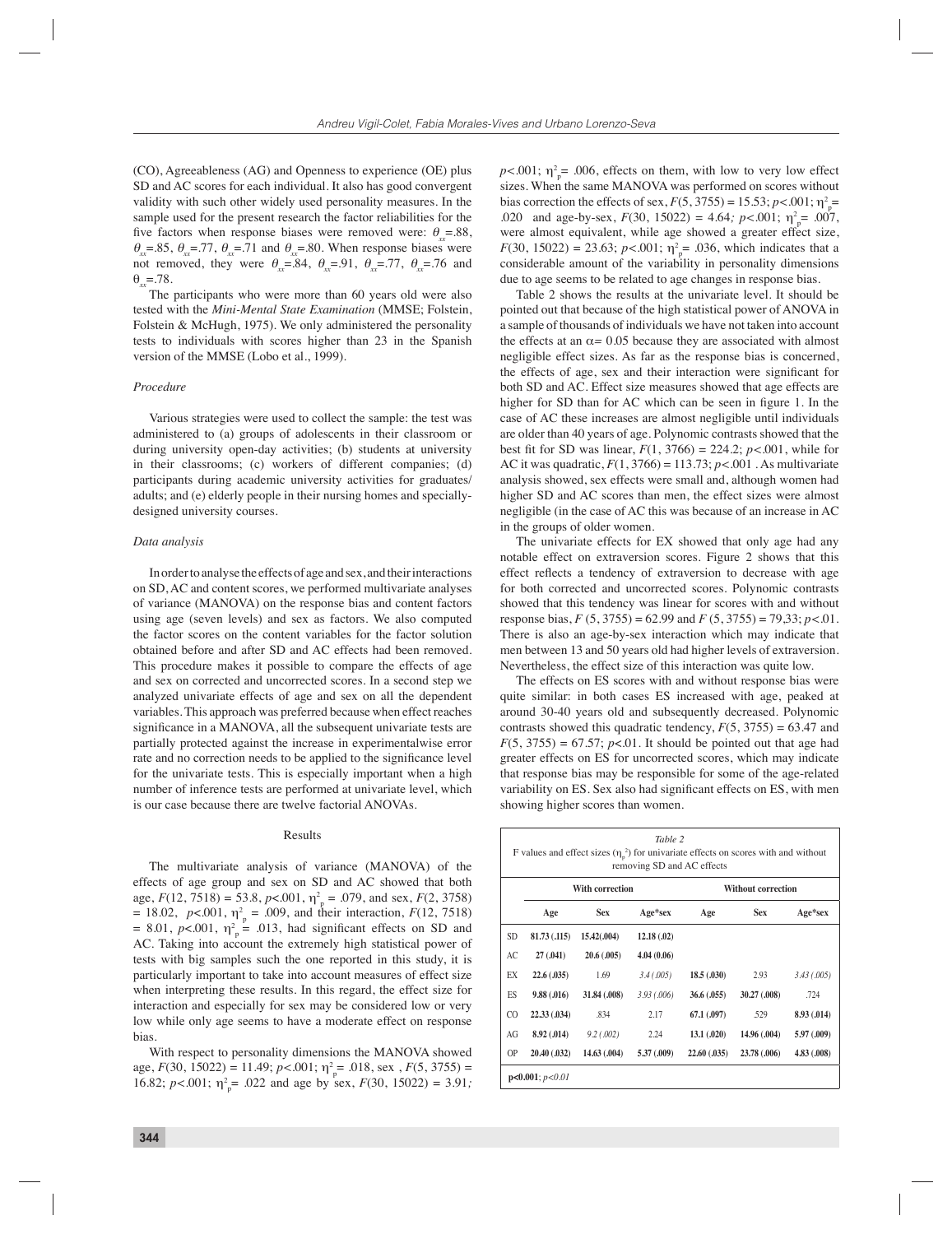



*Figure 1. Age changes in SD and AC for overall sample and for men and women*



*Figure 2. Effects of age changes on personality dimensions with and without bias for the overall sample and for men and women*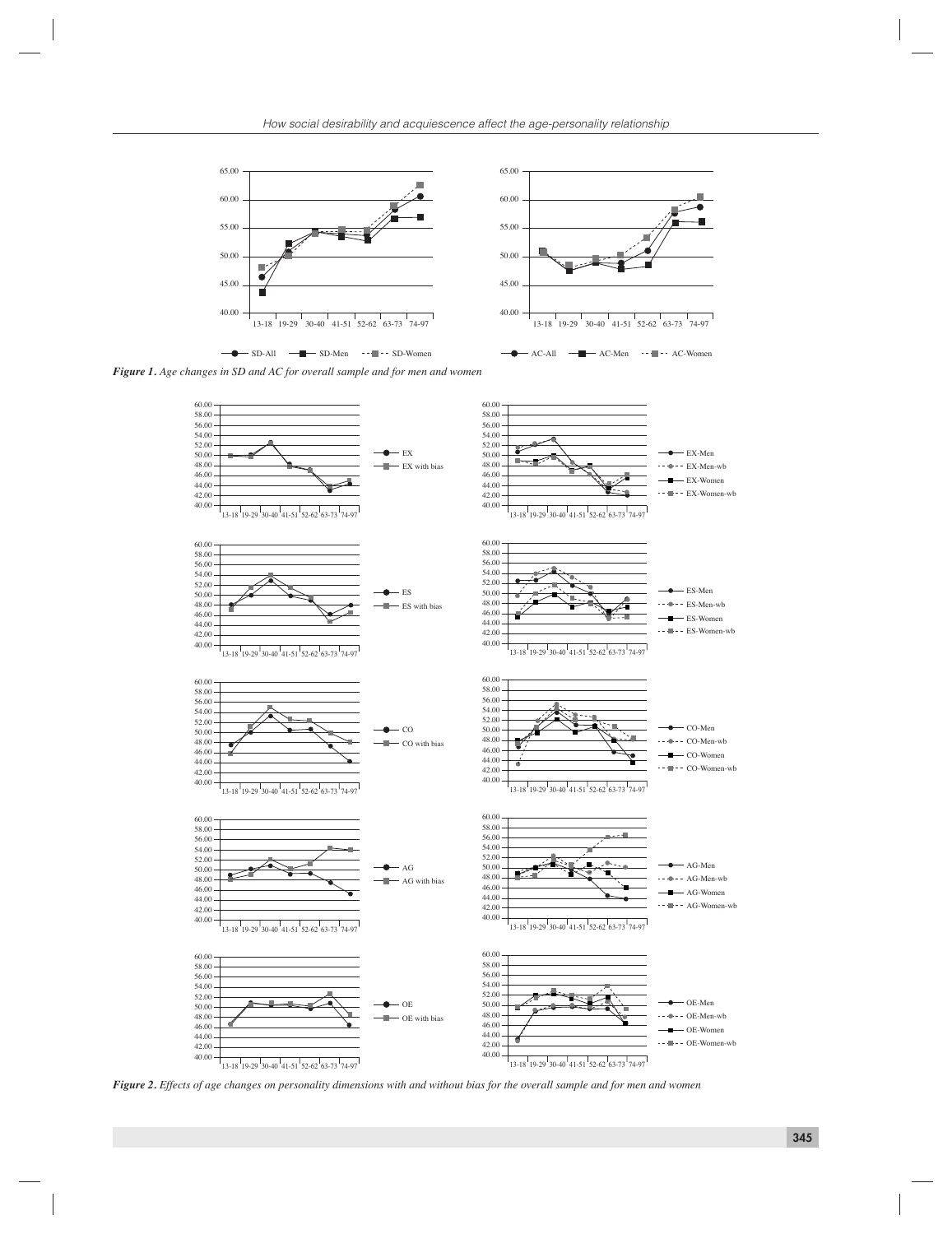The effects of age on CO also seem to be moderated by response bias. In this case, after peaking at around 30 to 40 years old, CO decreases with age, but as figure 2 shows this decrease is greater for the scores without response bias than for the uncorrected scores. Polynomic contrasts again showed a quadratic tendency,  $F(5, 3755) = 113.6$  and  $F(5, 3755) = 79$ ; *p*<.01. Sex did not have a significant effect on CO and there was a sex-by-age interaction only for uncorrected scores, which may be due to the low scores of men in the adolescent group.

AG was the personality dimension whose relationship with age was most affected by the correction of response bias. As can be seen in table 2, age had effects on corrected and uncorrected scores, and both were linear,  $F(5, 3755) = 43.15$  and  $F(5, 3755) = 21.2$ ;  $p<.01$ , but, as figure 2 shows, when response bias was controlled AG tended to decrease with age. The trend for the uncorrected scores, however, was the opposite. As far as sex is concerned, women showed higher levels of AG than men but this effect was greater for uncorrected scores. There was also a significant age-bysex interaction for this score reflecting that sex differences in AG are much greater in the older age groups.

Finally, OE also showed age effects for corrected and uncorrected scores. These relationships were quadratic, *F*(5, 3755)= 32,67 and  $F(5, 3755) = 21.3$ ;  $p<0.01$ . This relationship shows that OE was lower in adolescence and old age, and quite stable throughout adulthood. Sex also had effects on OE, with women having higher scores than men. The difference was greater in adolescence, which is reflected in the significant age-by-sex interaction.

Finally Table 3 shows the Pearson correlation coefficients between the response bias scores and the two scores for each personality dimension. As can be seen, the corrected scores are virtually independent of SD and AC whereas the uncorrected scores show different degrees of relationship with the response bias. In this regard, response bias explained a low-to-moderate percentage of score variance for dimensions such as EX and OP, but considerable amounts of variance for CO, ES and AG (as much as 50% of the variance of AG).

| Table 3<br>Correlations between response bias and personality dimensions for uncorrected<br>and corrected scores |                     |           |                    |           |  |  |  |
|------------------------------------------------------------------------------------------------------------------|---------------------|-----------|--------------------|-----------|--|--|--|
|                                                                                                                  | Social desirability |           | Acquiescence       |           |  |  |  |
|                                                                                                                  | Uncorrected         | Corrected | <b>Uncorrected</b> | Corrected |  |  |  |
| Extraversion                                                                                                     | $-.074$             | $-0.32$   | .179               | .041      |  |  |  |
| Emotional stability                                                                                              | .233                | $-.031$   | $-519$             | .075      |  |  |  |
| Conscientiousness                                                                                                | .469                | $-0.012$  | $-183$             | .086      |  |  |  |
| Agreeableness                                                                                                    | .349                | .045      | .559               | .072      |  |  |  |
| Openness to exp.                                                                                                 | .125                | .024      | .211               | .029      |  |  |  |
| $p<0.001$ ; $p<0.01$                                                                                             |                     |           |                    |           |  |  |  |

## Discussion

The results discussed above showed that, as expected, SD and AC were affected by age and that both response biases shows a tendency to increase with age, especially after 50 years of age. Furthermore, results showed that SD is not the only response bias that needs to be taken into account in research on age-personality

relationships. Although SD is the response bias that is most related to dimensions such as CO, other dimensions such as EE are more affected by AC, while dimensions such as AG are affected by both.

Various explanations have been given for the increases in agerelated response bias. Ray (1988), for example, proposed that old age is negatively stereotyped and, therefore, old people try to improve their image by presenting themselves in a favourable way. Stöber (2001), on the other hand, suggested that various values and norms may explain why older people show higher scores on SD. AC may be affected by cognitive skills and motivation, which may explain the lower levels founded in adolescents and the elderly (Krosnick, 1999). Finally, authors such as Krosnick (1999) and Stöber (2001) have proposed that personality dimensions such as AG or CO may be substantial parts of SD and/or AC.

This last explanation is important because, if this is the case, then the differences observed in the age-personality relationships may be due to the fact that when response bias is controlled, the procedure removes the content variance of such personality dimensions as AG or CO. In consequence, the changes observed in the personality-age relationships when response biases are controlled may reflect a methodological artefact. Nevertheless, the procedure applied in the present research obtains content variable scores, which are orthogonal to SD and AC. This seems to suggest that the above explanation cannot account for the observed changes in the age-personality relationships after controlling response bias. Furthermore, Vigil et al. (2013) have presented evidence of the convergent validity of OPERAS with the BFI and FFPI with and without controlling response bias and, with the exception of CO for the BFI, no differences were found when the validity coefficients were compared. Thus, it seems that removing response bias does not have any great effect on the content variance of the personality dimensions. Nevertheless, the results reported above suggest that, under neutral conditions, SD measures reflect a stable personality trait. Taking this into account, future research should analyse the nature of this trait and its relationships with personality dimensions.

Another important issue is the sex differences observed in response bias. Various studies have pointed out that sex differences in SD are negligible or are only related to the measurement of variables such as food intake or criminal behaviour (Herbert et al., 1997; Paulhus, 1994; Sutton & Farrall, 2005). As far as AC is concerned, the few studies that have found sex differences in it have also showed that the effect sizes are almost inexistent (i.e., Gilman et al., 2008). Nevertheless, most of the studies that have analyzed sex effects on response bias were performed with adolescent or middle-aged adults, while our results seem to show that when old people are taken into account, women tend to show higher levels on both SD and AC.

The changes in the age-personality relationships seem to go in a very similar direction to the ones reported by Soubelet and Salthouse (2011): that is, the relationship observed between age and certain personality dimensions may be partially explained by age-related changes in SD (and, in our case, in SD and AC).

In this regard, the relationship between age and AG was most affected when response bias was controlled. Various studies have shown a positive relationship between age and AG, especially after middle adulthood (Roberts et al., 2006; Srivastava et al., 2003). But in the study by Soubelet and Salthouse (2011), when SD was controlled, this positive relationship disappeared and, in our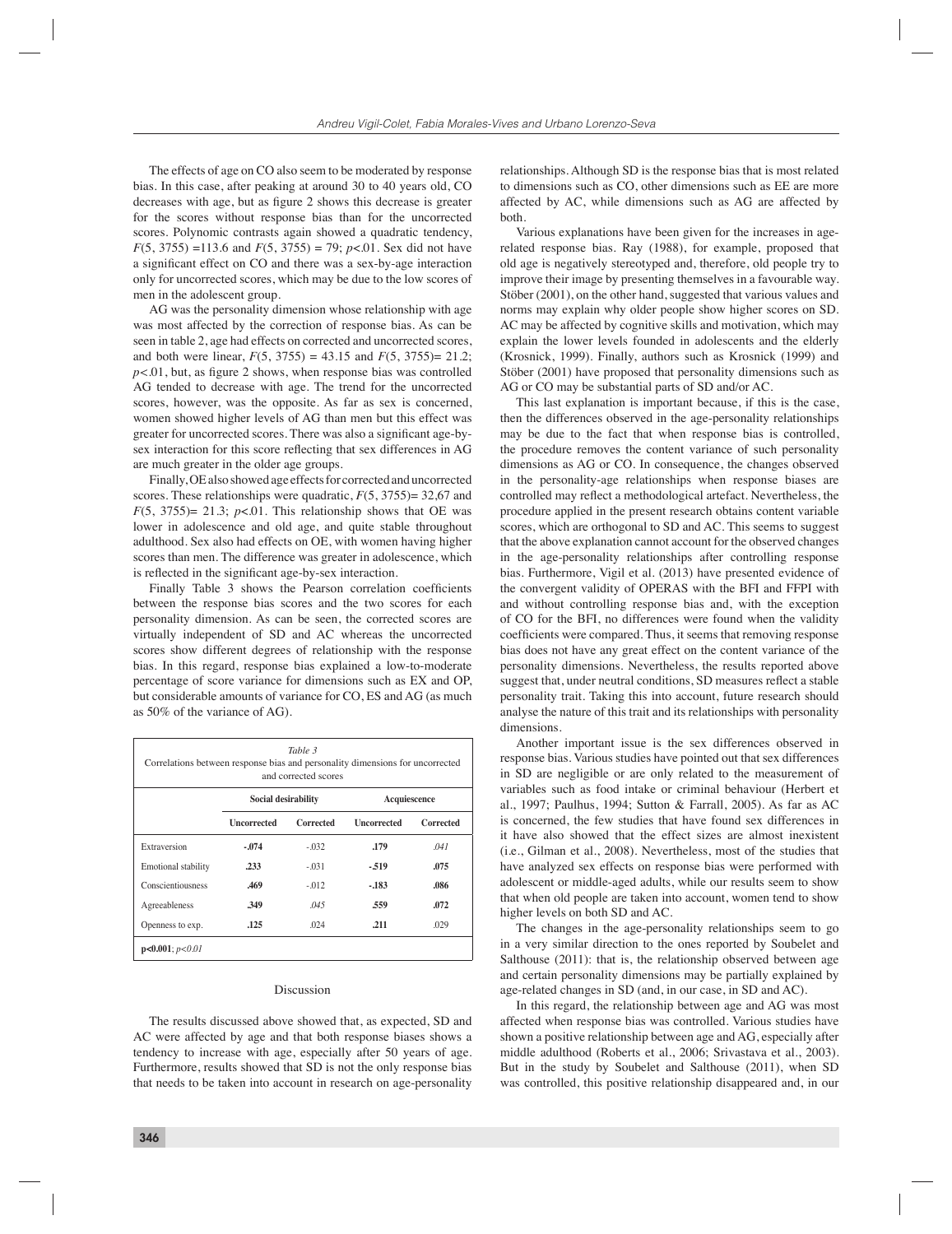case, when SD and AC were controlled, the relationship not only disappeared but even reversed its sign. Furthermore, the effect seems to be greater for women than for men, which may be due to women's higher levels of SD and especially AC after they turn fifty.

In the case of CO, both corrected and uncorrected scores showed an increase until middle-age and a decrease thereafter. Nevertheless, it should be taken into account that this decrease was more pronounced when corrected scores were analysed, which shows that old people have lower CO levels than conventional self-reports reflect.

The relationships between age and EX and OE were almost equivalent for corrected and uncorrected scores, and OE levels were higher only in the older groups for the uncorrected scores. These results are in the same line as the ones reported by Soubelet and Salthouse (2011) when they controlled SD effects.

The results obtained, especially for AG and CO, seem to show that old people are more irresponsible and less agreeable than previous results have shown. These results are coherent with the data recently reported by Morales-Vives and Vigil-Colet (2010, 2012), which show that for variables inversely related to AG and CO such as aggression and impulsivity, elderly people score the same as or more than adults.

It should be pointed out that if elderly people have the highest levels of SD and AC, then the results of self-reports that do not incorporate any correction for response bias should be viewed with caution. This point is particularly important if we take into

account that the population of developed countries is getting progressively older and, in consequence, there will be a greater need for psychological assessment specifically for this age group.

The present study also has some limitations. The first is the classical problem of cross-sectional studies and the possible effects of different birth cohorts (i.e., different values which may affect SD and/or AC).

The second limitation is that the results reported above were obtained using a specific personality test which gives the overall scores of the FFM dimensions but not scores for specific facets. A glance at the studies that have analysed age-personality relationships using the FFM reveals that, despite the many similarities in the results, the particular test applied can lead to certain differences. Several studies have also shown that within the same dimension, the effects of age may depend upon the facet analysed (McCrae et al., 2005; Roberts et al., 2006; Soto et al., 2011). In consequence, further research is needed to generalize the results obtained with OPERAS to other tests, and to analyse the effects of controlling SD and AC on the relationships between age and the different facets of personality dimensions using techniques such as the one described above.

#### Acknowledgments

This research was supported by a grant from the Spanish Ministry of Economy and Competitivity (PSI2011-22683).

#### References

- Crowne, D.P., & Marlowe, D. (1960). A new scale of social desirability independent of psychopathology. *Journal of Consulting Psychology, 24,* 349-354.
- Dijkstra, W., Smit, J.H., & Comijs, H.C. (2001). Using social desirability scales in research among the elderly. *Quality & Quantity 35,* 107-115.
- Ferrando, P.J., Lorenzo-Seva, U., & Chico, E. (2009). A general factoranalytic procedure for assessing response bias in questionnaire measures. *Structural Equation Modeling, 16*, 364-381.
- Folstein, M.F., Folstein, S.E., & McHugh, P.R. (1975). Mini-Mental State: A practical method for grading the cognitive state of patients for the clinician. *Journal of Psychiatric Research, 12,* 189-198.
- Gilman, R., Huebner, E.S., Lili, T., Park, N., O'Byrne, J., Sverko, D., Schiff, M., & Langknecht, H. (2008). Cross-national adolescent multidimensional life satisfaction reports: Analyses of mean scores and response style differences. *Journal of Youth and Adolescence, 37*, 142-154.
- Goldberg, L.R. (1999). A broad-bandwidth, public domain, personality inventory measuring the lower-level facets of several five-factor models. In I. Mervielde, I. Deary, F. De Fruyt & F. Ostendorf (Eds.), *Personality psychology in Europe* (Vol. 7, pp. 7-28). Tilburg, Tilburg University Press.
- Hebert, J.R., Ma, Y., Clemow, L., Ockene, I.S., Saperia, G., Stanek III, E.J., Merriam, P.A., & Ockene, J.K. (1997). Gender differences in social desirability and social approval bias in dietary self-report. *American Journal of Epidemiology, 146,* 1046-1055.
- Krosnick, K.A. (1999). Survey research. *Annual Review of Psychology, 5,*  537-567.
- Lobo, P., Saz, P., Marcos, G., Día, J.L., de la Cámara, C., Ventura, T., Morales, F., Fernando, L., Montañes, J.A., & Aznar, S. (1999). Revalidation and norms of the mini-examen cognoscitivo in elderly people. *Medicina Clínica, 112,* 767-774.
- Lorenzo-Seva, U., & Ferrando, P.J. (2009). Acquiescent responding in partially balanced multidimensional scales. *British Journal of Mathematical and Statistical Psychology*, *62*, 319-326.
- Leite, W.L., & Cooper, L.A. (2010). Detecting social desirability bias using factor mixture models. *Multivariate Behavioral Research, 45*, 271-293.
- Li, A., & Bagger, J. (2006). Using the BIDR to distinguish the effects of impression management and self-deception on the criterion validity of personality measures: A meta-analysis. *International Journal of Selection & Assessment, 14,* 131-141.
- McCrae, R.R., Martin, T.A., & Costa, P.T., Jr. (2005). Age trends and age norms for the NEO Personality Inventory-3 in adolescents and adults. *Assessment, 12,* 363-373.
- Meisenberg, G., & Williams, A. (2008). Are acquiescent and extreme response styles related to low intelligence and education? *Personality and Individual Differences, 44,* 1539-1550.
- Morales-Vives, F., & Vigil-Colet, A. (2010). Are there sex differences in physical aggression in the elderly? *Personality and Individual Differences, 49,* 659-662.
- Morales-Vives, F., & Vigil-Colet, A. (2012). Are old people so gentle? Functional and dysfunctional impulsivity in the elderly. *International Psychogeriatrics*, *24,* 465-471.
- Morales-Vives, F., Camps, E., & Lorenzo-Seva, U. (2013). Development and validation of the Psychological Maturity Assessment Scale (PSYMAS). *European Journal of Psychological Assessment*, *29,* 12-18.
- Ones, D.S., Vieswesvaran, C., & Reiss, A.D. (1996). Role of social desirability in personality testing for personnel selection: The red herring*. Journal of Applied Psychology, 81,* 660-679.
- Paulhus, D.L. (1984). Two-component models of socially desirable responding. *Journal of Personality and Social Psychology, 46,* 598-609.
- Ray, J.J. (1988). Lie scales and the elderly. *Personality and Individual Differences, 9* , 417-418.
- Roberts, B.W., & Mroczek, D. (2008). Personality trait change in adulthood. *Current Directions in Psychological Science, 17,* 31-35.
- Roberts, B.W., Walton, K., & Viechtbauer, W. (2006). Patterns of mean-Level change in personality traits across the life course: A meta- analysis of longitudinal studies. *Psychological Bulletin, 132,* 1-25.